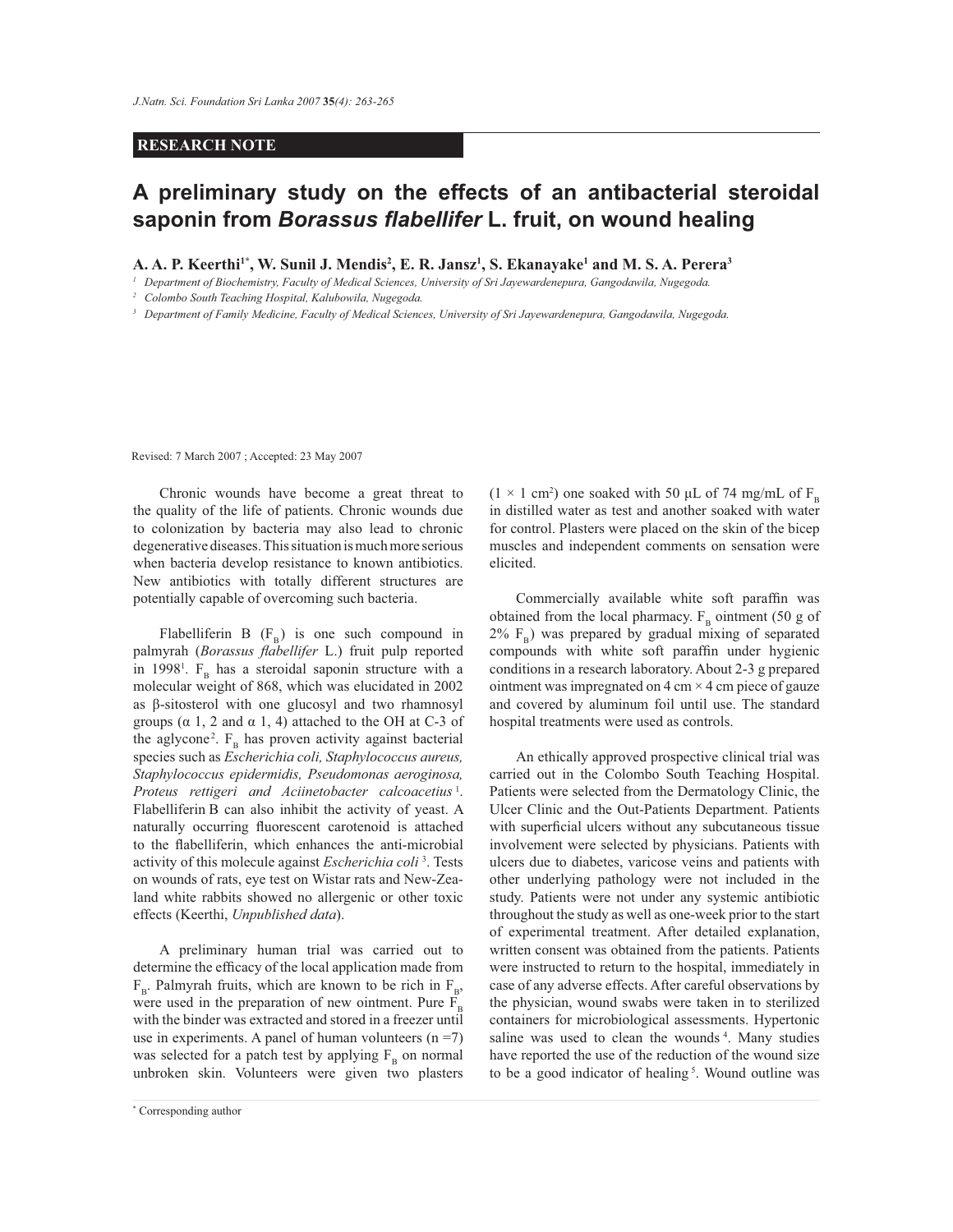taken on a transparency sheet and photographs were also obtained. Prepared gauze with the  $F_B$  preparation/control was placed on the wound and bandaged. The control patients were treated with normal hospital treatment, which was Povidone-iodine solution (Out-Patient Department), Povidone-iodine cream (Dermatology Clinic) a commercial cream containing Metronidazole (Ulcer Clinic) and Framycetin sulphate (Dermatology Clinic). Treatments were limited to six double blind cases in the Dermatology Clinic but due to logistic reasons double blinding could not be done in the Ulcer clinic and the Out-Patient Department. All relevant data including wound swabs, wound measurements and photographs were obtained repeatedly throughout the study period. Wound swabs and microbiological examinations were carried out under standard conditions. Except for admitted patients who were observed daily, others were observed at least twice a week.

 Patch tests carried out confirmed that there are no adverse effects from application of  $F_B$  on normal healthy

**Table 1:** Effect of  $F_B$  on wound healing in humans

| Patient No.<br>n/n' | % Wound healing rate/week* |            |
|---------------------|----------------------------|------------|
|                     | Test                       | Control    |
| 1/1'                | 58.2 (B)                   | 31.8(B)    |
| 2/2'                | 26.6(B)                    | 14.5 $(B)$ |
| 3/3'                | 12.2                       | $-3.1$ (B) |
| 4/4'                | 16.7                       | 36.2(B)    |
| 5/5'                | 1.4                        | 16.2       |
| 6/6'                | 27.2                       | 13.9       |
| $-77'$              |                            | 12.7       |
| $-78'$              |                            | 18.3       |
| Average             | 23.7                       | 17.5       |

(B) - Conducted as double blind trials.

Wound healing rate is given as the percentage reduction of the wound size, compared to its' initial size. n/n' - Patient No for Test/Patient No for Control. Test and controls are from different patients.

human skin. Results obtained from the human trial are given in Table 1. Wound healing rate is expressed as the percentage reduction of the wound area compared to initial state per week.

 Mainly *Staphylococcus, Pseudomonas* species and Gram +ve *bacilli* were found in the infected wounds.  $F_{\text{B}}$ (4 mg/mL) completely inhibited mixed bacterial cultures in liquid medium under laboratory conditions except for one case, which resulted in slight turbidity. This indicated

the inhibition of bacterial growth by  $F_B$ . However, there were no remarkable differences between the colony counts of the same wound throughout the study.

The prepared  $F_B$  ointment resulted in wound healing without any adverse effects. This compound is a steroidal saponin containing a vital carbohydrate structural moiety for anti-bacterial activity. The attached fluorescent compound (phytoene and/or phytofluene) can alter the characteristics of its complex<sup>3</sup>. Though there is no supporting scientific data, it is presumed that the binder alters membrane permeability. Prepared ointment was impregnated on a piece of gauze and covered by an aluminum foil to avoid any possible destruction of attached fluorescent binder. The above treatment can act in three different ways on the wound. Primarily this can act as a cleanser. This can clean the surface of the wound and the surrounding area to facilitate the wound healing process. After diffusion into the wound, due to the anti bacterial activity it can inhibit or kill harmful pathogens non-specifically. Inhibition of the mixed cultures obtained from the test wound confirmed the activity of  $F_B$  on wound bacteria non-specifically. A wound contains many micro-environments, and infected pathogens also vary according to these micro-environments. Therefore, swabs obtained may not represent the entire pathogen population of the wounds.

It was observed that  $F_B$  can act as cleansing agent as well as a wound debridement agent. This debridement is similar to the action of proteases or collagenases, which cleans the wound by breakdown of necrotic tissues present in the wound. These three factors act in concert to give wound healing. Having all these effects together in one molecule increases the potential of using this compound in the treatment of wounds.

 This study can only be treated as a pilot study as there would be some variation of the ulcers in different individuals. Further the immunological response of different individuals would vary. Therefore, fully controlled pilot trials are not possible. Before implementation a population study should be carried out using a large number of tests and controls.

## **Acknowledgement**

The authors are grateful for the financial support from the International Programme in Chemical Sciences, Uppsala University, Sweden for SRI: 07. Authors wish to thank Dr. Aloka Pathirana, Mr Athula Kumara and the Colombo South Teaching Hospital staff for the support given during the human trial.